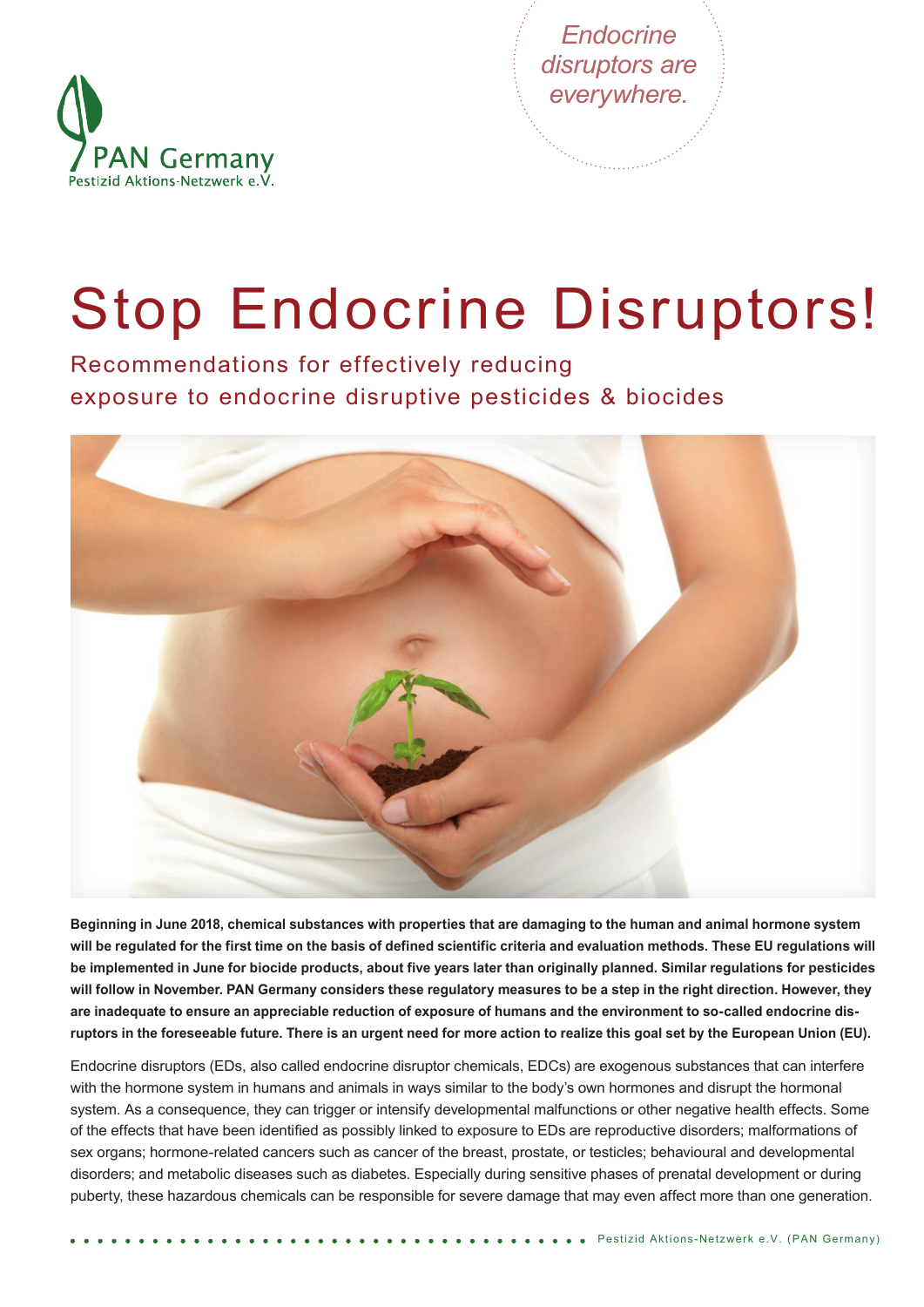*The hazards posed by mixtures of endocrine disruptors have not been addressed by the usual risk assessment approach for single substances.*

.<br>Bernard av September

#### Endocrine disruptors – A long-term threat

People and animals come into contact with EDs every day. Currently, some 800 substances are suspected endocrine disruptors, including industrial chemicals like bisphenol A as well as numerous active ingredients of pesticide and biocide products. These products used in plant protection, in pest management, as disinfectants, or preservatives to protect wood, fibre coatings etc. against microorganisms, algae or insects are applied in the environment or in the direct vicinity of people. Pesticides with ED properties can be found in numerous food products, e.g. in nearly fifty percent of all fruit samples tested in Germany; in many cases, multiple ED-residues have been identified.<sup>1,2</sup> Pesticides and biocides suspected of being EDs are also frequently found in surface water. Some examples are boscalid, isoproturon, diuron, and the antifouling agent Irgarol© (cybutryn). They also frequently occur in concentrations that exceed environmental quality standards or drinking water limits or they include the most frequently found contaminants of ground water such as 2,4-D, cypermethrin, flufenacet, glyphosate, metazachlor, isoproturon thiacloprid, picolinafen, or atrazine, which was banned twenty-five years ago.<sup>3</sup> However, there are significant gaps in available data on such biocides, since to date their occurrence in the environment has not been systematically monitored.4

Today, there is a broad consensus among scientists that endocrine active substances can have considerable adverse health effects.<sup>5</sup> The World Health Organisation (WHO) and the UN Environment Program have referred to a global threat.<sup>6</sup> Researchers and physicians have called for more effective prevention of health risks due to ED exposure.7,8,9 ED effects may even be carried over to subsequent generations with as yet unknown, potentially far-reaching consequences for human life and ecosystems. According to conservative calculations, the annual health costs alone amount to more than 160 billion euros in the EU, mostly due to the endocrine disrupting effects of pesticides and biocides.10

### Problem identified – problem averted?

Quite early on, in 1999, the EU established a Strategy on Endocrine Disruptors, and the current Seventh Environment Action Programme (EAP) stipulates that endocrine disruptors must be taken into account in an appropriate way in all relevant EU legislation by 2020. Moreover, the EAP commits the European Union to developing, by 2015, horizontal measures to ensure *"the minimisation of exposure to endocrine disruptors"*. 11 These goals have not been pursued with the necessary commitment. PAN Germany and numerous other organisations in civil society who have joined together in the alliance EDC Free Europe have criticised the EU Commission's inadequate engagement with these issues and are supported in their work by hundreds of thousands of citizens who have signed online petitions.12 To date, neither the horizontal approach to uniform regulation of all EDs, including those chemicals that appear in toys, cosmetics, or food packaging, nor the previously announced revision of the EU common strategy have been realised.<sup>13</sup> EU member states like France, Sweden, Denmark, and most recently Belgium have enacted national programs.14 In Germany there has been no comparable public debate and level of political engagement. The coalition agreement, a 175-page document that is the basis for the work of the German federal government that took office in spring 2018, is disappointing in this respect. There is no mention of the urgent problem of endocrine disruptors, nor are concrete plans for reaching the goals of the EAP spelled out.15

Important regulatory steps were taken in 2009 and 2012, when the EU revised existing legislation on pesticides and biocides. Following these revisions, use of substances with specific highly hazardous properties, including endocrinedisrupting properties that may cause adverse effects, is no longer allowed. The criteria for identifying endocrine disrupters will enter into force on 7 June for biocides and on 10 November 2018 for pesticides, some five years later than originally planned.16 In a parallel process, a guidance document for the identification of endocrine disruptors is being drafted. Both the ED criteria and the first draft of the guidance document met with considerable criticism and with concerns that the regulative measures will be ineffective. Experts and environmental organisations have warned that the evidence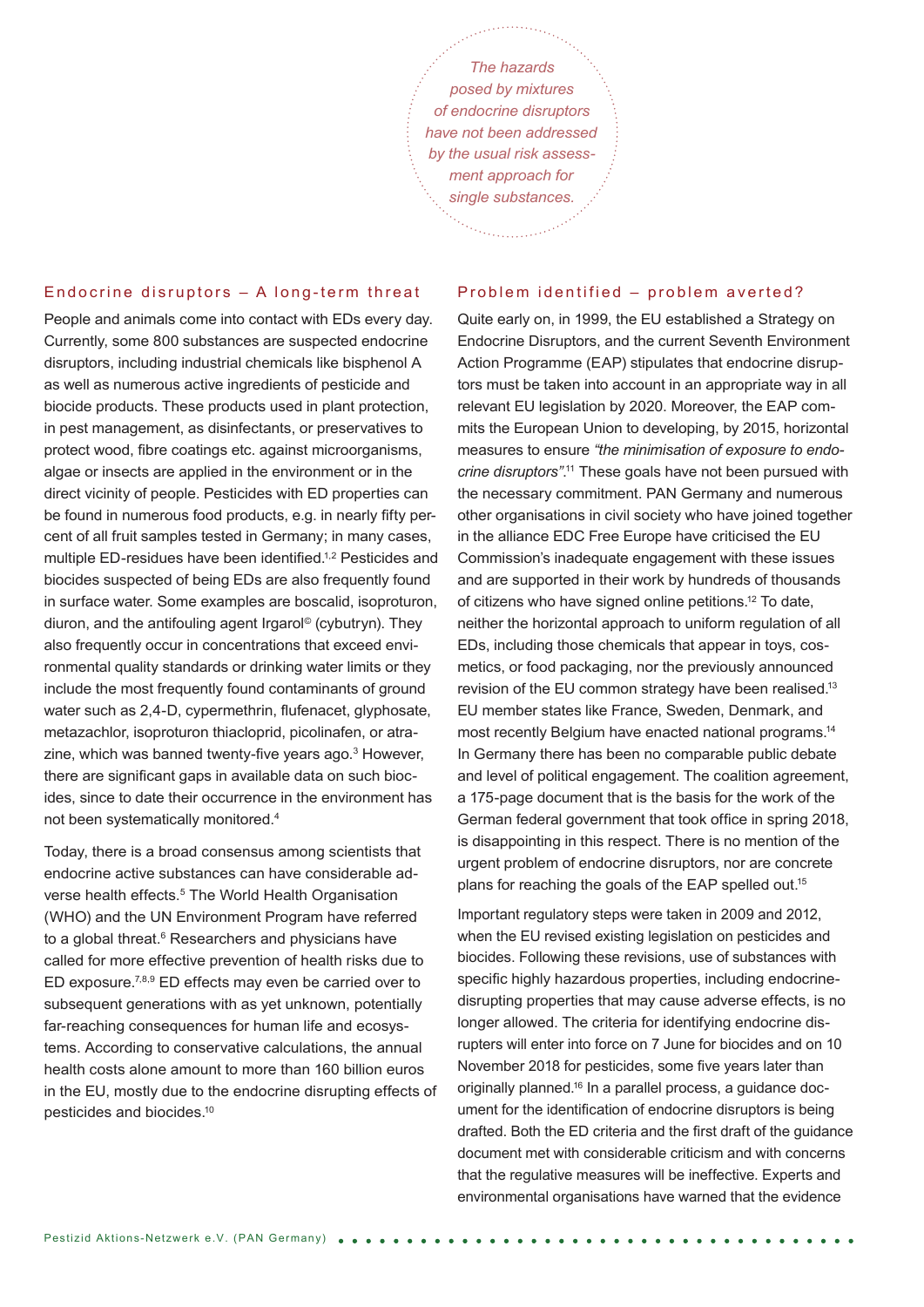*More action is urgently needed to ensure a nontoxic environment.*

*The identification of EDs is expected to take years, remain incomplete, and lead to bans for only very few substances.*

required to demonstrate hormone disruption will be in fact impossible to supply or only at some point far in the future, so that they in effect run counter to the precautionary principle. Furthermore no provisions are spelled out for dealing with suspected endocrine disruptors if available data does not allow for an unequivocal classification as an ED substance and no measures are proposed for systematically improving evaluation procedures and the quidance document.<sup>17</sup>

## The example of biocides

The Members Competent Authorities agreed on concrete procedures for regulating biocides and biocidal products with endocrine disruptive properties in March 2018.<sup>18</sup> In Germany alone, these procedures are relevant for about forty thousand biocide products currently on the market, some 260 active substances, and a huge number of so-called biocide-treated articles, e.g. wool carpets treated with permethrin. One positive aspect is the fact that not only the active substances but also any co-formulants used in biocidal products must evaluated for ED properties. However, there are also numerous limits and exceptions included in the regulations. For example, endocrine disruptive biocides can be exempted from the exclusion process if their hormonal mode of action intentionally target invertebrate pests; the same is the case if these biocides have an adverse endocrine effect on non-target organisms in the environment. Here, environmental protection standards are being weakened in comparison to the provisions in pesticide legislation without any justification. Moreover, many suspected ED biocides are, at least for the time being, not being evaluated because their approval process began before the current biocide regulation entered into force on 1 September 2013. This group includes approximately 200 combinations of active substance and product types.19 In Germany alone, about 180 rodenticides with the suspected ED substance difenacoum have been approved. About 500 approved wood preservatives contain propiconazole, frequently in combination with cypermethrin. Other wood preservatives contain mixtures of agents suspected of being EDs such as thiacloprid, boric acid, borax, tebuconazole, or dazomet.<sup>20</sup> It may take years until all of these substances have been evaluated. And even if they are then classified as EDs, numerous derogations might allow sales of these products in the EU to professional users.



## To sum up

In view of these prerequisites, it is likely that only a few biocides and pesticides will be taken off the market in future due to their ED properties. There is to date no uniform, horizontal concept for dealing with endocrine disruptors within various spheres of EU policymaking. Besides regulating substances, more far-reaching strategies are needed to foster the sustainable and environmentally sound production and use of goods and foodstuffs. It is time for German policymakers to take action to meet the threat of EDs head-on with innovative measures.

## PAN Germany calls on the German Federal Government to take the follow steps

► Initiate a "National Strategy to Minimise Exposure to Endocrine Disruptors" with concrete goals, and a timetable as well as the allocation of funds for research on EDs, for promoting alternatives, and for informing the public, in particular about how vulnerable groups such as children and pregnant women can be protected.

► Ensure committed participation in developing a new, fully-fledged strategy for the EU on endocrine disruptors and in drafting the strategy of the European Union for a non-toxic environment (as part of the seventh EAP).

► Include endocrine disruptors as a focus of work within the German interministerial Action Programme on the Environ